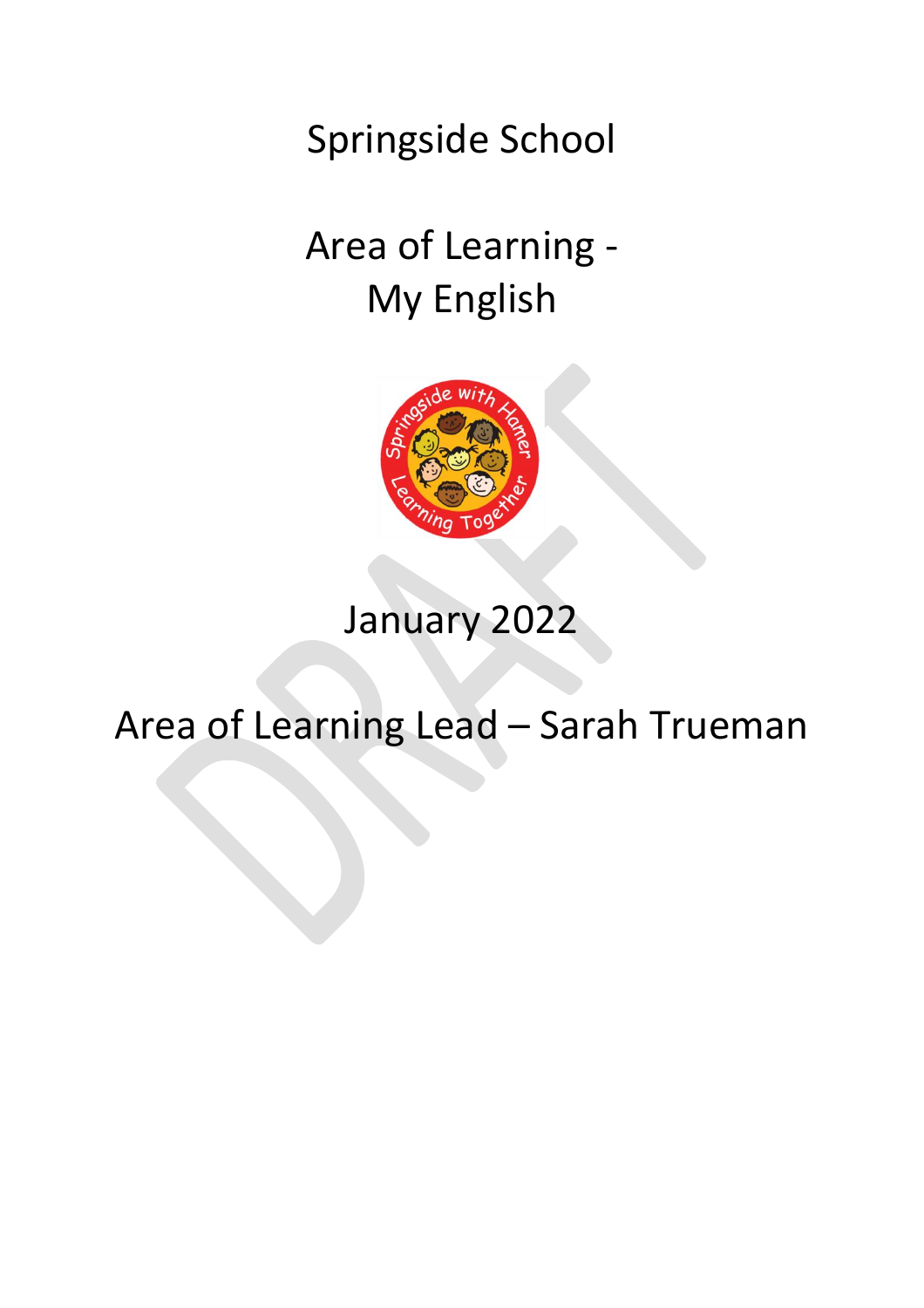#### **Intent**

English teaching at Springside School endeavours to enable pupils to make sense of their environment, to help them to reflect and understand their experiences and to enable them to communicate effectively with others. Communication (verbal and non verbal) is the most fundamental aspect of English for all our pupils. It gives them choice in their lives and enables them some control over their environment.

Fostering a love of reading and mark making is a key aim throughout our work at Springside. Children learning to enjoy reading experiences at whatever level they are working at and developing skills for life is a fundamental part of our ethos and provision. For some children this will be to experience objects related to texts, stories and poems, others will develop the skills needed to be learners who read confidently and independently.

My English and Phonics is taught as a discrete, timetabled lesson in the Investigative phase. However, learners who are assessed as understanding phonemes have access to phonics sessions throughout all phases. All children have the opportunity to experience stories and books throughout the day with classes taking part in 'DEER' (drop everything except reading) when everyone in class can explore books and stories for pleasure.

In 2021-2022 this will also be taught as an Area of Learning in our 'Bridge class' known as Dinosaurs, these learners are based in the Investigative phase.

My English teaches our learners how to develop the knowledge and understanding of the English language and how to use it. We believe in teaching our learners to communicate appropriately and functionally, making their needs and wants known. We want our learners to find the most effective method of communicating for them, providing them with ways of supporting this if they are not understood. We utilise verbal language, symbols and Signalong sign language as appropriate.

**We are a Rights Respecting School and this policy incorporates Articles 8,12,13 and 17 of Unicef's United Nations Convention of the Rights of the Child.**

#### **Coverage**

This document provides an overview of how we teach 'My English' at Springside School, it should be read in conjunction with the 'My Communication', 'My Independence', 'My Thinking and Problem Solving', 'My World', 'My Mathematics'; 'SMSC and Learner Voice' and 'Behaviour' guidance and policies. Whilst this provides an overview of how we teach the Area of Learning relating to My English, due to the nature of 'English skills', these are also reinforced and taught within other aspects of school life that involve reading and writing.

Further information can be found within the brochures specific to each phase. This document is written to provide an overview of the overarching aims of the My English Area of Learning. It should be read in conjunction with the phase brochures.

#### **Context**

Learners at Springside School have a diverse range of learning difficulties and associated special educational needs. The scheme of work utilised 'My English' is not intended to be taught in a linear manner with each area covered. The scheme is utilised as appropriate to the age, developmental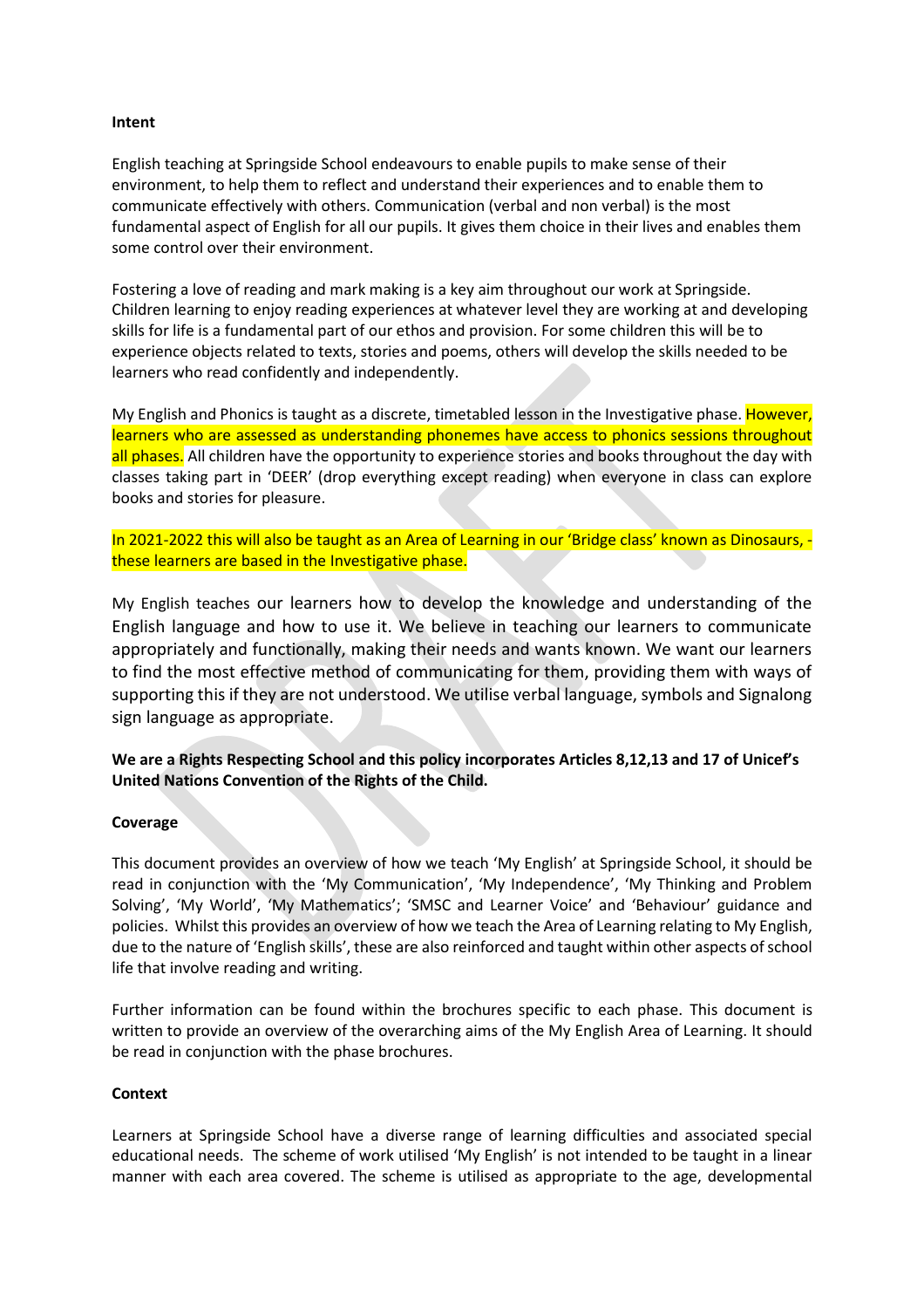stage, approach to learning required, the individual's prior knowledge and specific areas required as per the Learner's EHC Plan.

Our curriculum is set in the context of Equals multi-tiered curriculum approach, recognising that differentiation from England's (or indeed any) National Curriculum, including the EYFS framework, is not sufficient to meet the needs of learners with profound, complex, severe or global learning difficulties. For these learners, who are all working consistently and over time below or very near the start of their national curriculum, curricula need to be different rather than differentiated, because the way such learners learn is different, and often very, very different from neuro-typical, conventional developing learners for whom the national curriculum was designed.

The overarching aims are to support the holistic development of all learners in a manner, which is appropriate to their individual needs and abilities and provide a sensitive response to the challenges they face. At its core it is designed to ensure all learners are happy, healthy and safe whilst ensuring they reach their full potential having access to a broad and balanced curriculum promoting independence throughout.

Springside School is a non-denominational school that aims to celebrate festivals and religious events from many cultures. Whole school and phase worship, beliefs and celebrations (e.g. Birthdays, Achievements, Eid, Christmas) reflect this. Learners are taught to embrace all celebrations, cultures as well as respect each other, their beliefs and differences; these are detailed on our curriculum theme mapping.

### **Implementation**

The My English Area of Learning has six sections. These are detailed within the Equals scheme of work (differentiated for each phase). Whilst there are Learning Intentions and suggested activities, by the nature of the Area of Learning and the Learners at Springside, it may be required to set individualised activities and learning intentions.

Class timetables will detail: Area of learning -> My English

Lesson Objectives will be based on the areas outlined in the Equals scheme of work table below;

| <b>Section One</b>   | Interacting and Expressing Needs                   |
|----------------------|----------------------------------------------------|
| <b>Section Two</b>   | <b>Handling Information</b>                        |
| <b>Section Three</b> | <b>Narratives</b>                                  |
| <b>Section Four</b>  | Systematic Teaching of Whole Word Sight Vocabulary |
| <b>Section Five</b>  | Sentences                                          |
| <b>Section Six</b>   | Alternative and Augmentative Communication (AAC)   |

Within classes, this will look different, however the area of learning may be the same, examples of this are:

- To develop the ability to understand the rules of interactions, how to initiate and maintain conversation, as well as the social rules around them and different situations.
- Learners are able to follow instructions; these develop in complexity as appropriate.
- Support in how to read and write different narratives.